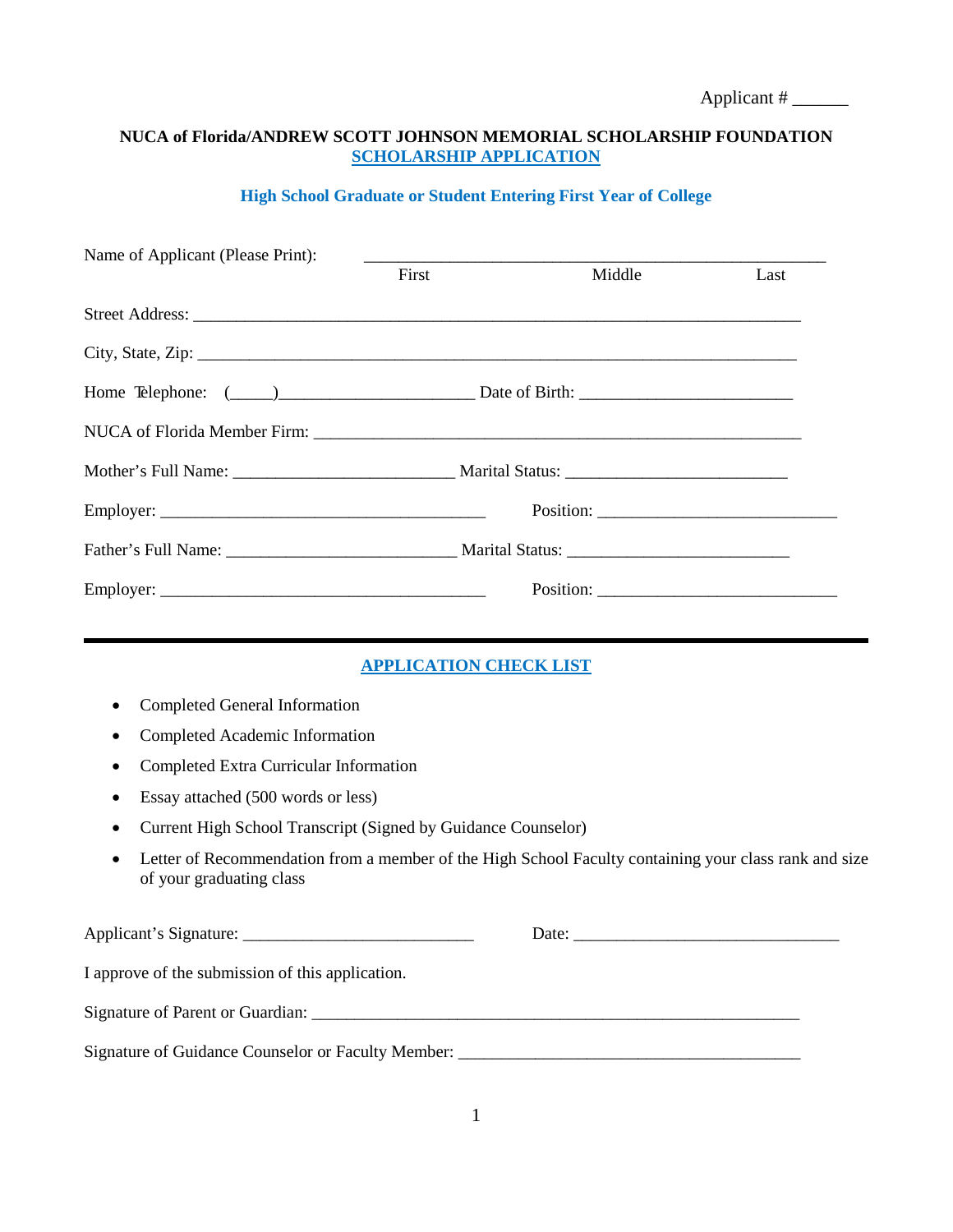# **GENERAL INFORMATION**

| <u> 1989 - Johann Stoff, deutscher Stoff, der Stoff, der Stoff, der Stoff, der Stoff, der Stoff, der Stoff, der S</u> |                    |                                                                                                                                                                                                                                                                                                                                                     |  |
|-----------------------------------------------------------------------------------------------------------------------|--------------------|-----------------------------------------------------------------------------------------------------------------------------------------------------------------------------------------------------------------------------------------------------------------------------------------------------------------------------------------------------|--|
| Intended school year for scholarship use (Check one):                                                                 |                    |                                                                                                                                                                                                                                                                                                                                                     |  |
| Freshman<br>Junior<br>0<br>□<br>Sophomore<br>Senior<br>◻<br>□                                                         |                    |                                                                                                                                                                                                                                                                                                                                                     |  |
|                                                                                                                       |                    |                                                                                                                                                                                                                                                                                                                                                     |  |
| Have you been accepted? Yes _________ No _______                                                                      |                    |                                                                                                                                                                                                                                                                                                                                                     |  |
| Estimated yearly educational cost:                                                                                    | Tuition:           | $\frac{\text{S}}{\text{S}}$                                                                                                                                                                                                                                                                                                                         |  |
|                                                                                                                       | Books:             | $\begin{picture}(20,10) \put(0,0){\line(1,0){10}} \put(15,0){\line(1,0){10}} \put(15,0){\line(1,0){10}} \put(15,0){\line(1,0){10}} \put(15,0){\line(1,0){10}} \put(15,0){\line(1,0){10}} \put(15,0){\line(1,0){10}} \put(15,0){\line(1,0){10}} \put(15,0){\line(1,0){10}} \put(15,0){\line(1,0){10}} \put(15,0){\line(1,0){10}} \put(15,0){\line(1$ |  |
|                                                                                                                       | Room/Board:        | $\quad \  \  \, {\bf S} \underline{\hspace{1.5cm}} \hspace{1.5cm} \underline{\hspace{1.5cm}}$                                                                                                                                                                                                                                                       |  |
|                                                                                                                       | Total:             | $\frac{1}{2}$                                                                                                                                                                                                                                                                                                                                       |  |
| Financial assistance received:                                                                                        | Financial Aid:     | s                                                                                                                                                                                                                                                                                                                                                   |  |
|                                                                                                                       | Grants:            | $\frac{1}{2}$                                                                                                                                                                                                                                                                                                                                       |  |
|                                                                                                                       | Other Scholarships | $\frac{1}{2}$                                                                                                                                                                                                                                                                                                                                       |  |
|                                                                                                                       | Total:             | $\frac{\text{S}}{\text{S}}$                                                                                                                                                                                                                                                                                                                         |  |
| Intended course of study:                                                                                             |                    |                                                                                                                                                                                                                                                                                                                                                     |  |
|                                                                                                                       |                    |                                                                                                                                                                                                                                                                                                                                                     |  |
|                                                                                                                       |                    |                                                                                                                                                                                                                                                                                                                                                     |  |
| Optional:                                                                                                             |                    |                                                                                                                                                                                                                                                                                                                                                     |  |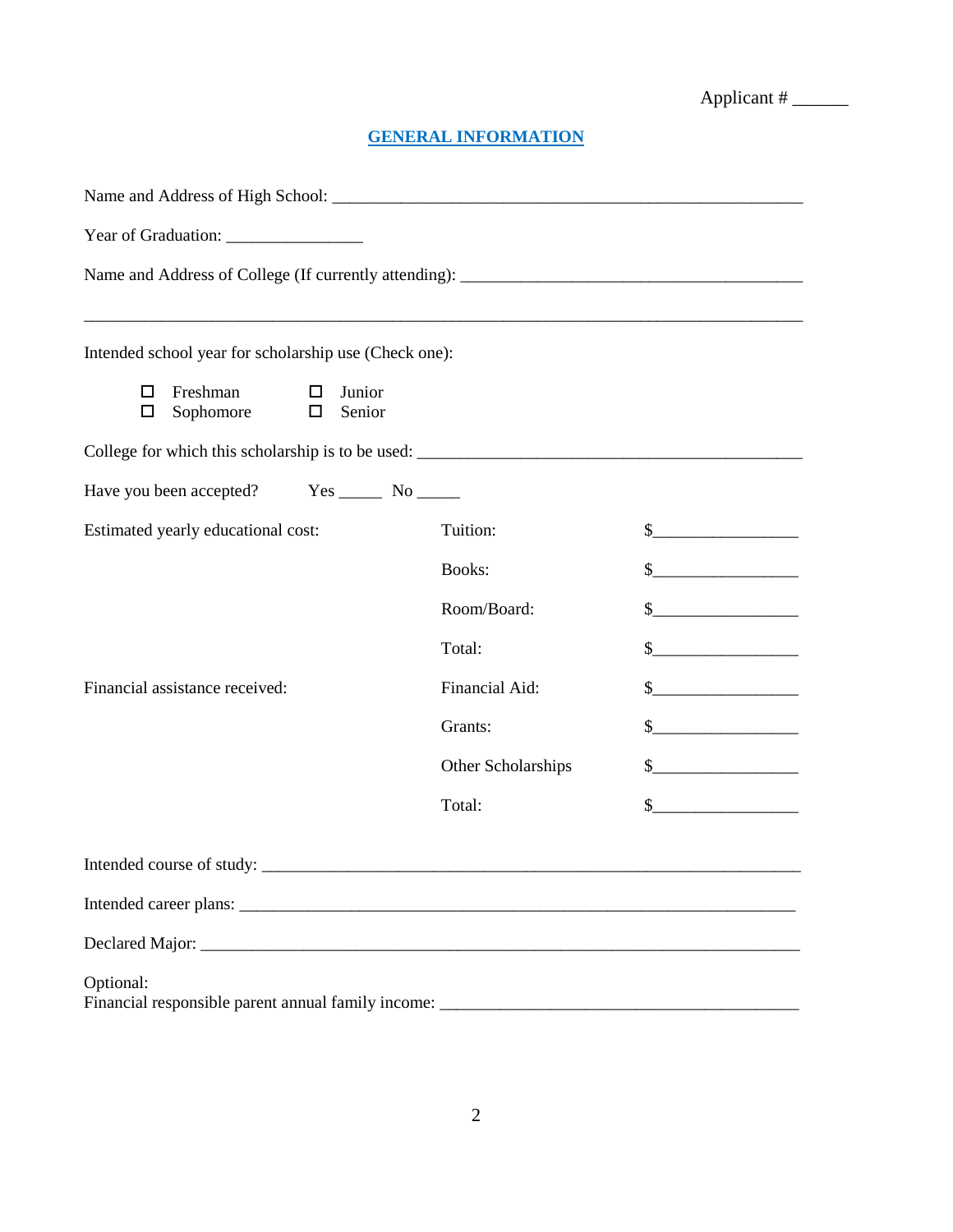# **ACADEMIC INFORMATION**

| applicable): |                                                                                    | List separately S.A.T. II or Advanced Placement tests taken, with scores and subject matter (if     |  |
|--------------|------------------------------------------------------------------------------------|-----------------------------------------------------------------------------------------------------|--|
|              |                                                                                    | High school G.P.A.: ___________________Current college G.P.A. (If applicable): ____________________ |  |
|              |                                                                                    | Academic Honors received (awards, prizes or distinctions). Please include applicable year records:  |  |
|              |                                                                                    | ,我们也不能在这里的时候,我们也不能在这里的时候,我们也不能会在这里的时候,我们也不能会在这里的时候,我们也不能会在这里的时候,我们也不能会在这里的时候,我们也不                   |  |
|              |                                                                                    |                                                                                                     |  |
|              | <b>EXTRACURRICULAR INFORMATION</b>                                                 | School activities/clubs (list separately with years involved and office held, if any):              |  |
|              |                                                                                    |                                                                                                     |  |
|              |                                                                                    |                                                                                                     |  |
|              | $\begin{array}{c}\n3. \quad \textcolor{blue}{\textbf{12.12}}\n\end{array}$         |                                                                                                     |  |
|              |                                                                                    |                                                                                                     |  |
|              | <b>SCHOOL SPONSORED ATHLETIC PROGRAMS</b><br>(List separately with years involved) |                                                                                                     |  |
|              |                                                                                    | $1.$ $\overline{\phantom{a}}$                                                                       |  |
|              |                                                                                    | 2.                                                                                                  |  |
|              | $\frac{3}{2}$                                                                      |                                                                                                     |  |
|              |                                                                                    |                                                                                                     |  |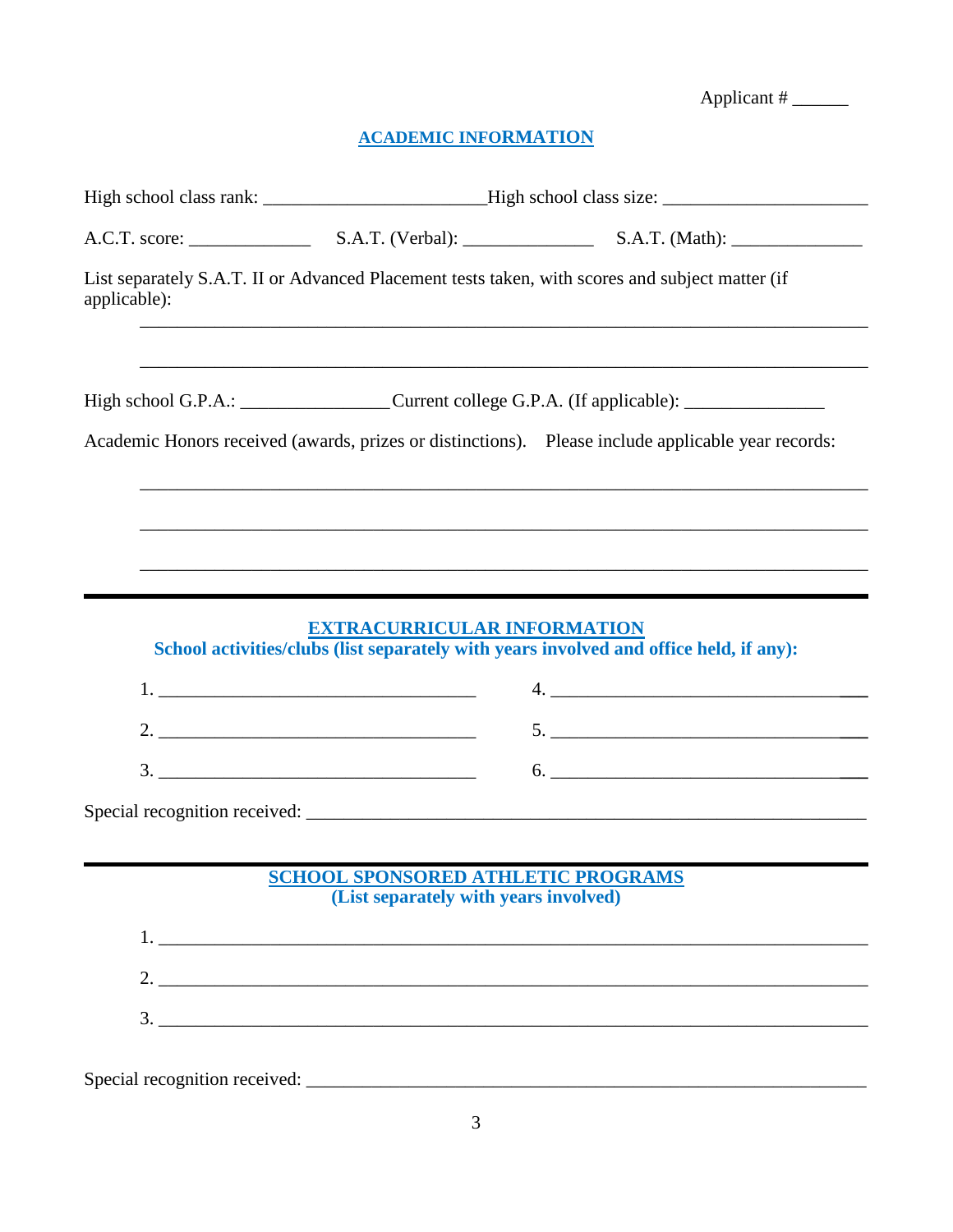| Applicant# |  |
|------------|--|
|            |  |

# **COMMUNITY SERVICE GROUPS/CIVIC GROUPS**<br>(List separately with years involved)

|          |          | <b>WORK EXPERIENCE</b>                                         |                                           |
|----------|----------|----------------------------------------------------------------|-------------------------------------------|
| Employer | Position | Length of<br>Service                                           | (CHECK ONE)<br>Full-Time/Part-Time/Summer |
|          |          |                                                                |                                           |
|          |          |                                                                |                                           |
|          |          |                                                                |                                           |
|          |          | Extraordinary responsibility you have at home (If applicable): |                                           |
|          |          |                                                                |                                           |
|          |          |                                                                |                                           |
|          |          |                                                                |                                           |
|          |          |                                                                |                                           |